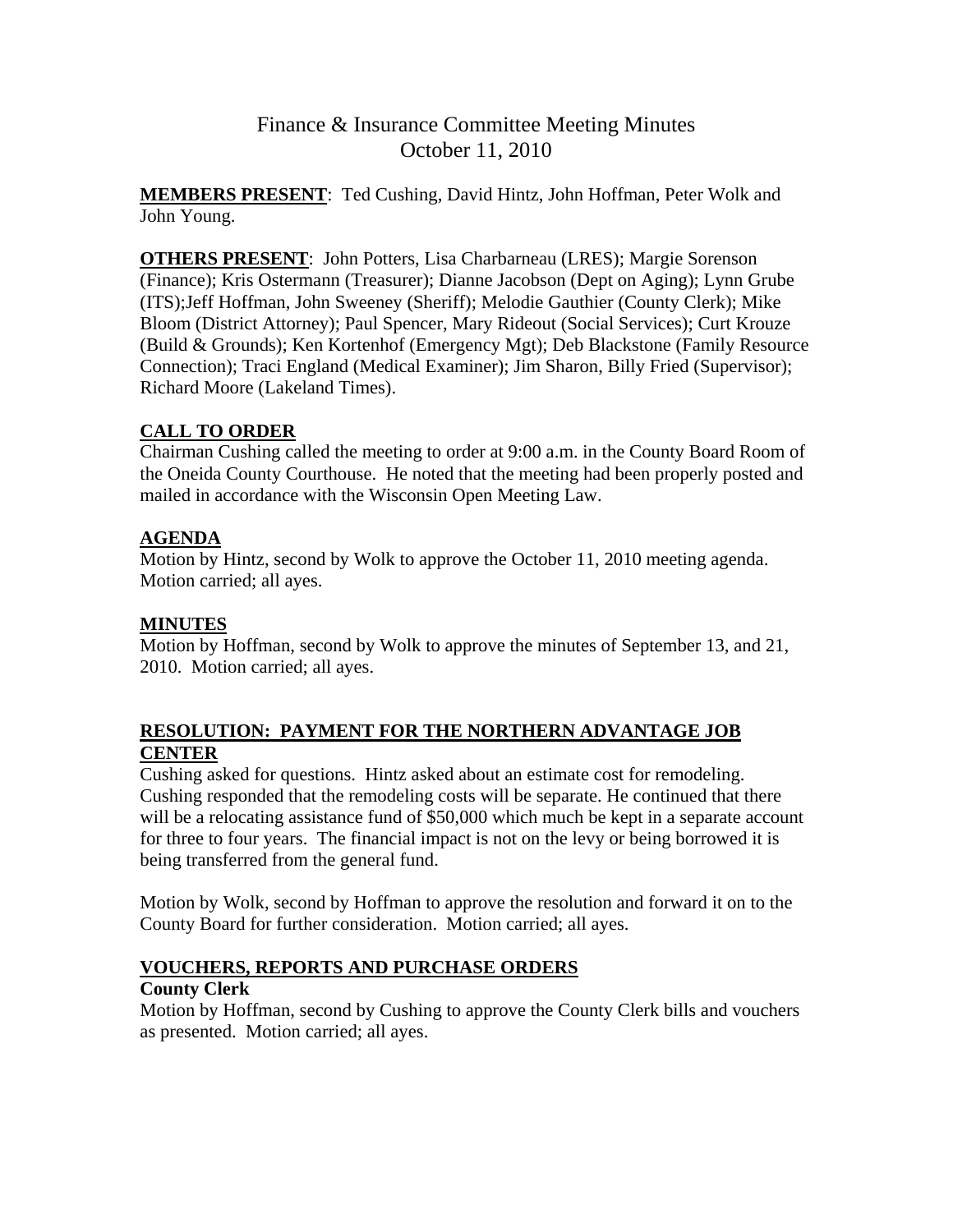#### **Treasurer**

Motion by Hoffman, second by Wolk to approve the Treasurers bills and vouchers as presented. Motion carried; all ayes.

#### September Statement of Cash Account

Hintz noted that September has 30 days.

Motion by Wolk, second by Hoffman to accept the September Statement of Cash Account as amended. Motion carried; all ayes.

#### Resolution: Stale Date Checks

Ostermann explained that she will send out list of checks after the County Board approves the resolution. Motion by Cushing, second by Wolk to approve the Resolution for Stale Date Checks and forward it on to the County Board. Motion carried; all ayes.

#### Resolution: Investment Authority

Ostermann explained that this keeps Finance Director as the investment officer and the Treasurers Office as the transfer authority. Motion by Young, second by Hintz to approve the Resolution for Investment Authority as presented and forward it on to the County Board. Motion carried; all ayes.

## Resolution: Oneida County Depositories

Motion by Hoffman, second by Hintz to approve the Resolution for County Depositories as presented and forward on to the County Board. Motion carried; all ayes.

## **Information Technology Services**

Motion by Hoffman, second by Wolk to approve the ITS bills and vouchers as presented. Motion carried; all ayes.

Motion by Cushing, second by Hoffman to approve the personal expense vouchers from ITS as presented. Motion carried; all ayes.

Grube presented a line item transfer that will be used to install equipment that will save all email that comes into any of the County computers. These emails will be archived indefinitely. Grube continued that there are powerful search engines for this program which will search email addresses, content of emails and attachments. Motion by Hintz, second by Wolk to approve the Line Item Transfer as presented. Motion carried; all ayes.

September 2010 Budget Numbers was distributed by Lynn Grube to the committee. Motion by Cushing, second Hintz by to approve the September 2010 Budget numbers as presented. Motion carried; all ayes.

## **Finance**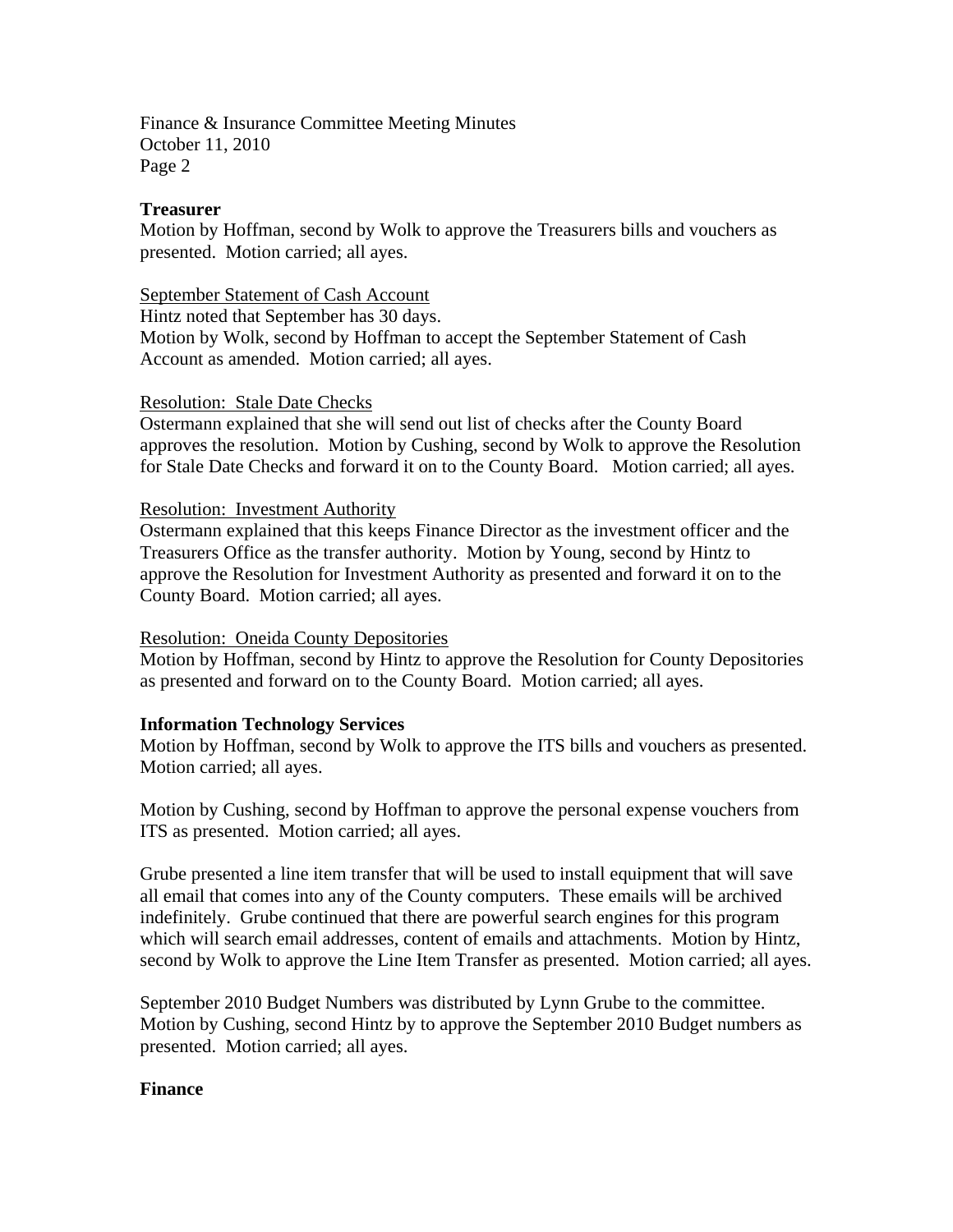Motion by Young, second by Hoffman to approve the Finance Department bills, vouchers and blanket purchase orders as presented. Motion carried; all ayes.

#### Out of State Travel

Sorenson reminded the committee that she has a new employee running payroll. The Company providing the training is located out of state. She continued that going to the training is actually cheaper than the cost of a webinar which is \$150 per hour.

Motion by Hoffman, second by Hintz to approve the Out of State Travel for the Payroll Purchasing Clerk. Motion carried; all ayes.

July and August 2010 Investments Sorenson went over July and August 2010 investments.

Motion by Cushing, second by Wolk to accept the July and August 2010 investments as presented. Motion carried; all ayes.

#### **LINE ITEM TRANSFERS**

Sorenson went over the line item transfers as handed out to the committee.

Motion by Hoffman, second by Wolk to approve the line item transfers as presented. Motion carried; all ayes.

## **RESOLUTION FOR LINE ITEM TRANSFER**

Motion by Hoffman, second by Wolk to approve the resolution for line items transfer and forward to the County Board. Motion carried; all ayes.

## **FUTURE AGENDA TOPICS**

November County Board on  $9<sup>th</sup>$ , Finance Committee will meet on the  $8<sup>th</sup>$  for the regular Finance meeting in November.

Cushing announced the committee would recess from 10:02 to 10:30.

## **BEGIN 2011 BUDGET PREVIEW**

Sorenson went over a one page budget summary with the committee. 2011 budget expenditures is estimated at \$51,261,982; revenues at \$31,601,042, sales tax at 3.5 million; property tax \$16,160,940; rate per 1,000 Equalized value of 2.21. County gets a half percent sales tax on top of the State sales tax of five percent. Sales tax per capita, Oneida County is high due to tourism in the county. Total equalized value went down so the rate per 1000 went up slightly. Sorenson continued that this committee needs to set a goal of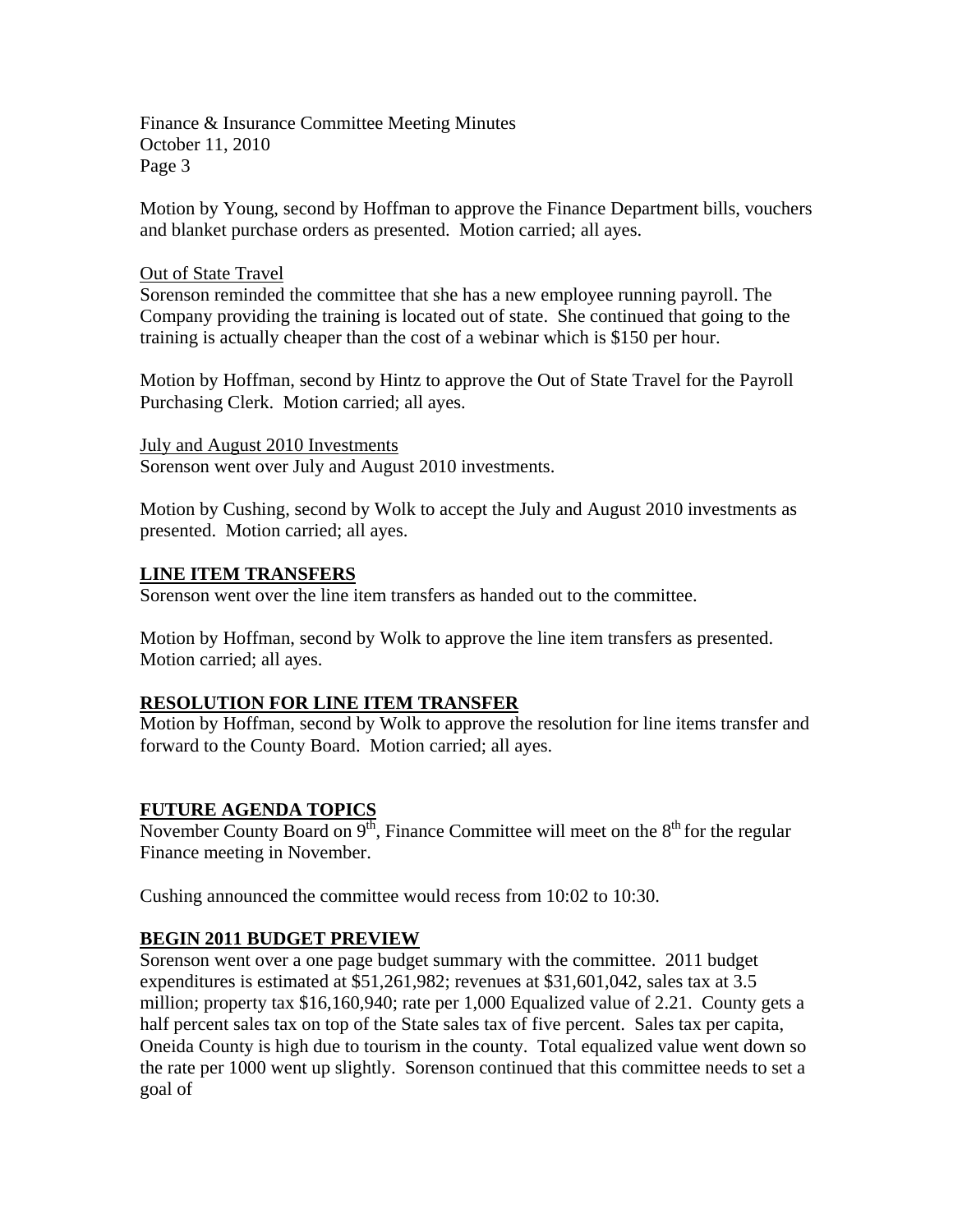where you want to be at the end of these proceedings. With only the hard numbers entered the County is looking at a 7.1 percent increase for 2011.

Sorenson told the committee that the County is limited to a 3% increase of what the county could have levied last year. In 2006 if you didn't levy money you didn't get an increase in what could be levied the following year. Debt service reduction of one million was transferred over to the levy in 2006.

 Sorenson went over several handouts with the committee. Exclusions are libraries, ambulance and bridge accounts.

#### **Sorted by County Tax Rate**

Oneida County is property rich. We are fourth lowest tax rate in the state, followed by Waukesha, Ozaukee and Vilas (lowest).

#### **Sorted by County Taxes per Capita**

Oneida is number 36, or middle. Not a bad place to be. A lot people who don't live here year round that we have to provide services to.

#### **Schedule of Substantial Changes to Gross Tax Levy for 2011**

Increase in retirement rates due to economic downturn and the investments for WRS have been down. We have limits in the contracts of what the County will pay on behalf of the employees. Next year all employees but sheriff's dept employees will be paying a portion of the employee's portion of WRS contribution. Reduction of 2.31 positions overall for 2011. Storage facility/Sheriff Department \$900,000 request from General Fund Vehicle for Medical Examiner \$30,000 request from General Fund Phase II Radio Project \$215,000 request from General Fund Decrease in General Fund applied \$250,000 Increase in Ambulance \$20,000 Decrease in General Interest Earnings \$275,000 Decrease in County Sales Tax Revenue \$200,000 Decrease in Vacancy Reductions \$193,000 Decrease in Register of Deeds Fees \$50,000 Decrease in Sale of Stumpage \$22,000 Decrease in Forest Cropland Revenue \$20,000 Increase in Interest and penalty on taxes (\$30,000) Increase in Payments in lieu of taxes (\$45,000) Increase in Human Service Center Protective Placements (\$65,000) 5% County-wide Reduction not including Ambulance (\$400,000)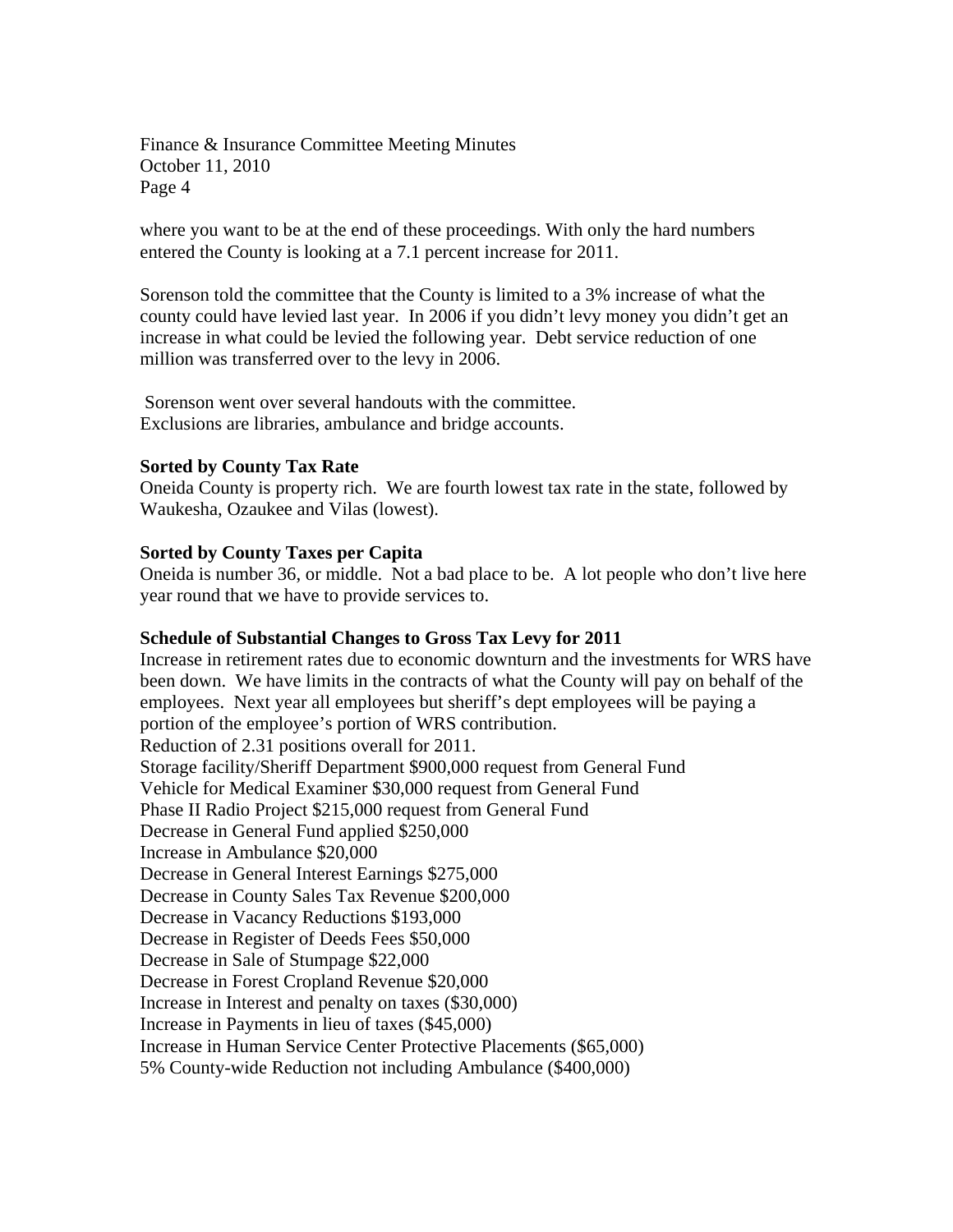#### **Net New Construction 2009-2010**

Finance & Insurance Committee Meeting Minutes October 11, 2010 Page 5

#### **Percentage Increase in Equalized Value graph**

County Sales Tax Est Prepared 10/6/10 General Interest Earnings Register of Deeds Fees Register of Deeds Transfer Fees Planning & Zoning Fees County Share of Stumpage Sales Clerk of Court Ordinance and Penalty Fees Clerk of Court Fees Jail Public Charges Intergovernmental Charges for Jail

#### **Schedule of Personnel Changes to Budget for 2011**

Community Policing Deputy – extension

#### **Retiree Health Insurance 1999-2011**

#### **Depts not meeting 5% reduction in non-personnel items**

Ambulance Hospital Subsidies Building & Grounds Mining Impact Human Service Center Libraries Independent Audit/OPEB Study under contract Airport Economic Development

#### **Schedule of Major Capital Purchases greater than \$150,000.**

Highway Department for construction - annual Sheriff Department – vehicles/annual, phase 2 radio Building & Grounds Information Technology Services – annual Forestry

#### **History of General Fund**

After Sheriff and Department on Aging money is removed, there will be 2 million in excess. Social Services returning over \$600,000 to general fund in 2010.

## **History of Uses of General Fund Balance**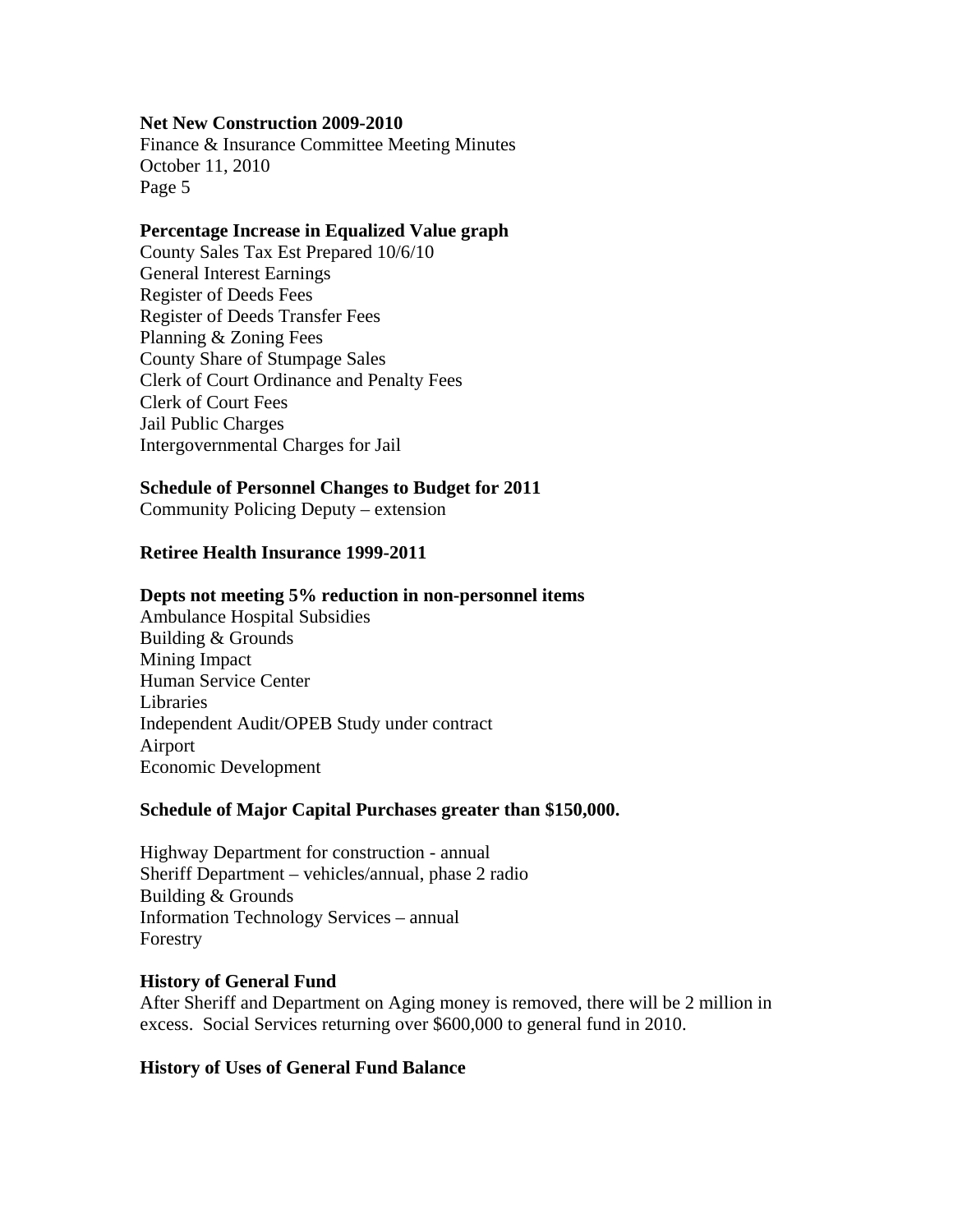## **2008 to 2010 General Fund due to non budgetary increases and decreases due to variance between budget and actual at the close of each year.**

Cushing stated that the committee needed to come up with a goal. He would like to see the increase reduced to 3% as our target. The consensus of the committee was a goal of a 3% tax levy increase.

## **District Attorney**

Mike Bloom came before the committee with the District Attorney budget 2011. Jack Young asked Bloom to tell the committee about the Juvenile Justice Program

Bloom explained that the Restorative Justice Program provides a number of different services. Victim Offender Conferencing which is designed to provide benefit to victims and benefit to the person who did the wrongful act. Youth Restitution Program which sets up community outlets. Healing Circles for Native American Youth. Youth Offender Accountability Program which provides restitution to victims. Youth Entitlement Program which provides information to young people about their feelings of entitlement. Victim Impact Panel for OWI offenses i.e. someone killed in an OWI accident or someone who has a relative that has substance abuse problems.

Bloom continued that the program is not necessary to run the District Attorney's office; however, it does provide legitimate services to the community. He continued that the amount in the budget is \$10,740; last year was \$12,500, which complies with the 5% reduction.

There was additional discussion regarding the Restorative Justice Program.

Motion by Young, second by Wolk to remove \$10,740 from line 521908. Motion carried; all ayes.

Motion by Cushing, second by Wolk to remove \$2798.00 from line item 342040 and transfer it to the general fund. Motion carried; all ayes.

Bloom explained that line item 461600, has been decreasing since 2009 from \$1500 down to \$250 for 2011. This money was collected by the District Attorney as fees for handling bad checks. The County now contracts with Financial Crime Services to take care of worthless checks. That means the revenue no longer comes into the District Attorney's budget.

Motion by Cushing second by Hintz to tentatively approve DA budget with noted changes and forward to the County Board. Motion carried; all ayes.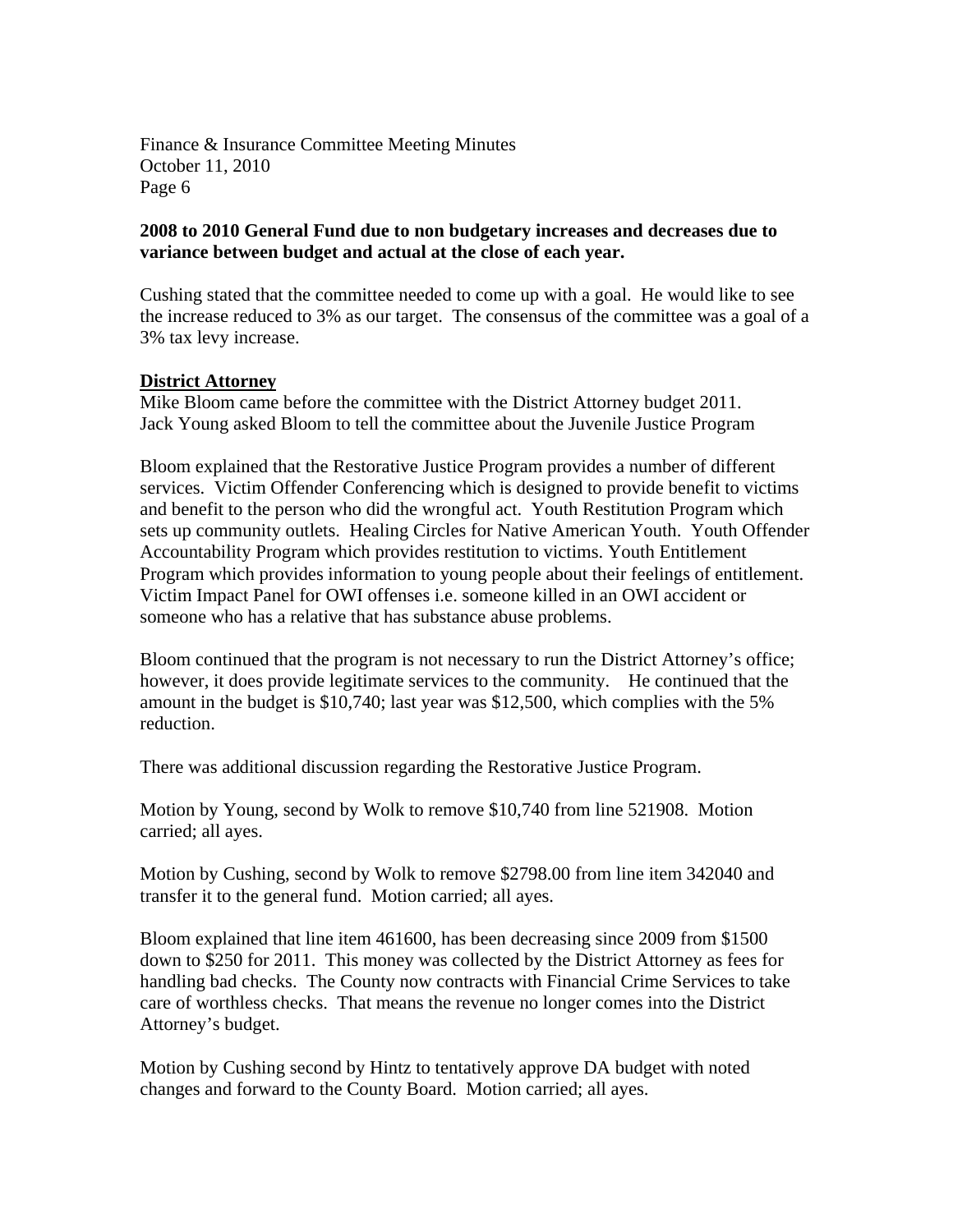#### **Social Services**

Paul Spencer went over a handout of his 2011 Budget. Spencer noted that the total tax levy cuts are in Diversion Programs, Domestic Violence, Foster Care/Group Homes, and Residential Care Centers for a total of \$107,974.

Spencer explained that in 2001 the Department was \$552,000 in the hole. The department reevaluated itself in order to provide better services. He continued that the department hired two additional social workers to help keep out of home placements to a minimum. Quality of our social workers, service team approach has been the way to go. Provide services to clients and save the County money. The Department has been able to use our tools to keep kids out of out of home placements. Spencer told the committee that he recommends the committee should cut the department budget by another \$100,000 based on the numbers over the past few years.

Spencer added that his committee cut funding for the Family Resource Connection from the 2011 budget. Spencer concluded that he needs to keep money in his department for mandatory and statutory services before looking outside his department.

Motion by Hoffman, second by Hintz to cut \$50,000 from line item 521915 Contractual Services Non-CAN and \$50,000 from line item 581120 Direct Payment Youth Aides. Motion carried; all ayes.

Motion by Cushing, second by Hoffman to approve the Social Services budget as amended and forward to County Board. Motion carried; all ayes.

Caucus from 12:15 to 1:30pm

## **Building & Grounds**

Curt Krouze presented the Building and Grounds summary budget for 2011.

Krouze told the committee that the Building and Grounds Committee approved \$40,000 to purchase a card reader system for the door system at the Courthouse. Employees will carry a card to enter the building after regular hours. Currently staff is coming through the doors with a key.

Potters told the committee that people come into the building to use exercise room after hours or on weekends. He continued that groups come in for meetings after hours, which could increase if the UW extension moves into the Courthouse.

To accomplish this outside of the budget process, Sorenson told the committee that a line item transfer for the funds would have to come to the Finance Committee, and if approved, would need to be approved by the County Board.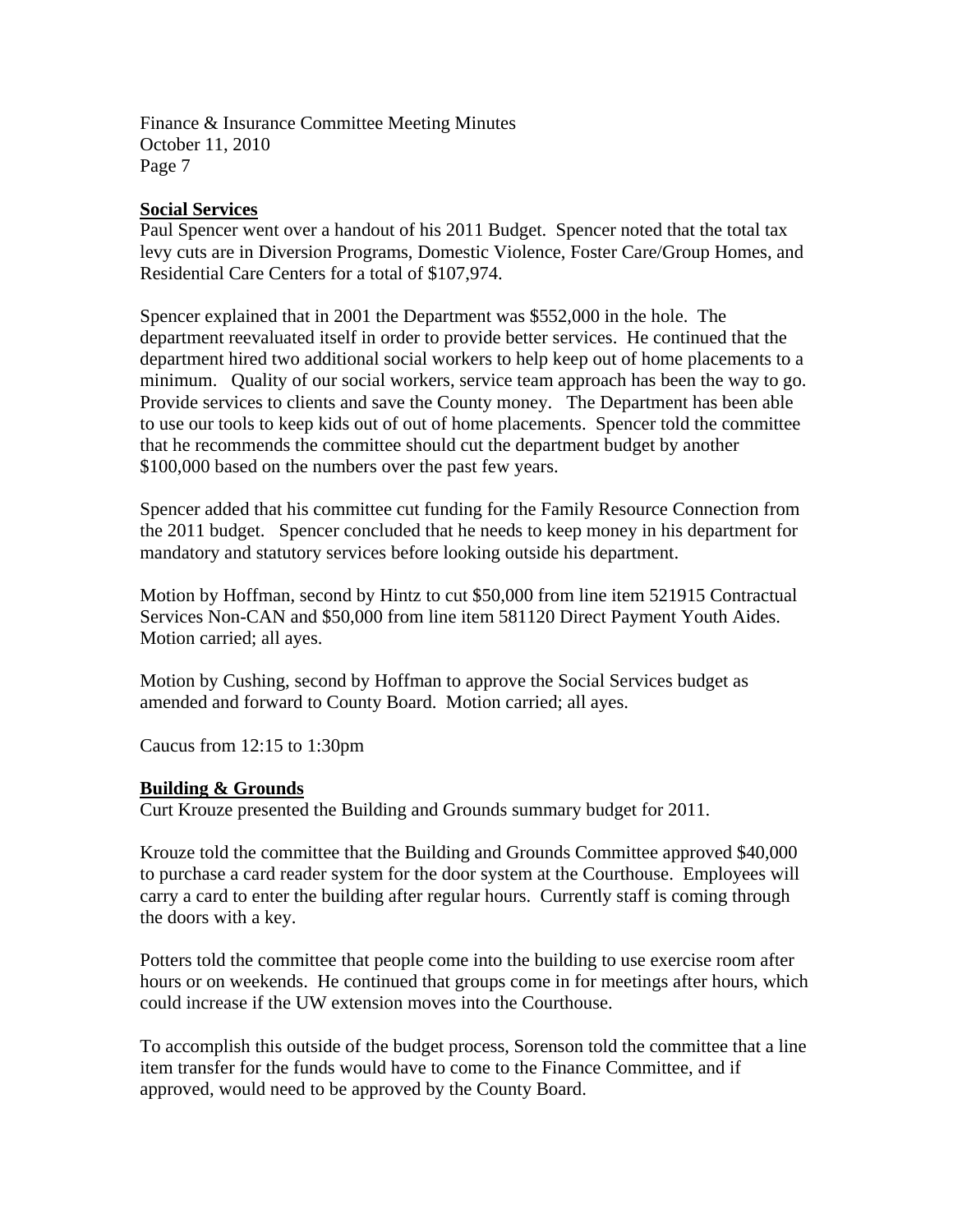There was continued discussion regarding the card reader for the Courthouse.

Krouze told the Finance Committee that he did not meet the overall 5% cut in the budget due to taking on a new building. He continued that he is using historical numbers provided by Trig in order to estimate the cost of taking care of the new building. There is a possibility of saving money if it could be covered with current staff instead of continuing with an outside janitorial service, but that is unknown at this time.

Sorenson reminded the committee that during the 2009 Program Reduction hearings the department gave funds back to the General Fund. She continued that the department currently has two funds that are funded annually for major renovations and remodeling for the Courthouse. Some of the projects the County had were very expensive and needed to be budgeted for. Sorenson told the committee that the department has returned a lot of money back to the general fund during the past three years; \$45,000 in 2008, \$200,000 in 2009 and \$96,000 projected in 2010. These funds are from lapsing accounts. Sorenson suggested reducing each line item in the budget by \$500 for a total reduction of \$20,000.

Motion by Wolk, second by Hintz to reduce line item 699250 major renovation from \$25,000 to \$5,000 and line item 699265 old courthouse remodeling from \$25,000 to \$5,000. Motion carried; all ayes.

Motion by Hintz, second by Hoffman to forward the Building & Grounds budget as amended to the County Board. Motion carried; all ayes.

## **Treasurer**

Initial budget submitted by Treasurer did not meet the mandatory 5% budget reduction. Since that time, the additional amount to make the 5% budget reduction was found.

Motion by Wolk, second by Hoffman to approve the Treasurers budget as presented with the 5% reduction for 2011 and forward to the County Board. Motion carried; all ayes.

## **Emergency Management**

Kortenhof came before the committee with his 2011 budget. Handout regarding budgeting for hospital subsidies to employ EMTs. There is a cost savings as EMTs are not County employees. Kortenhof continued that he has a continuing appropriations account available to be used to balance his budget. Able to bank extra \$100,000 in revenue due to Rhinelander Police Department did not starting ambulance service until July 2010.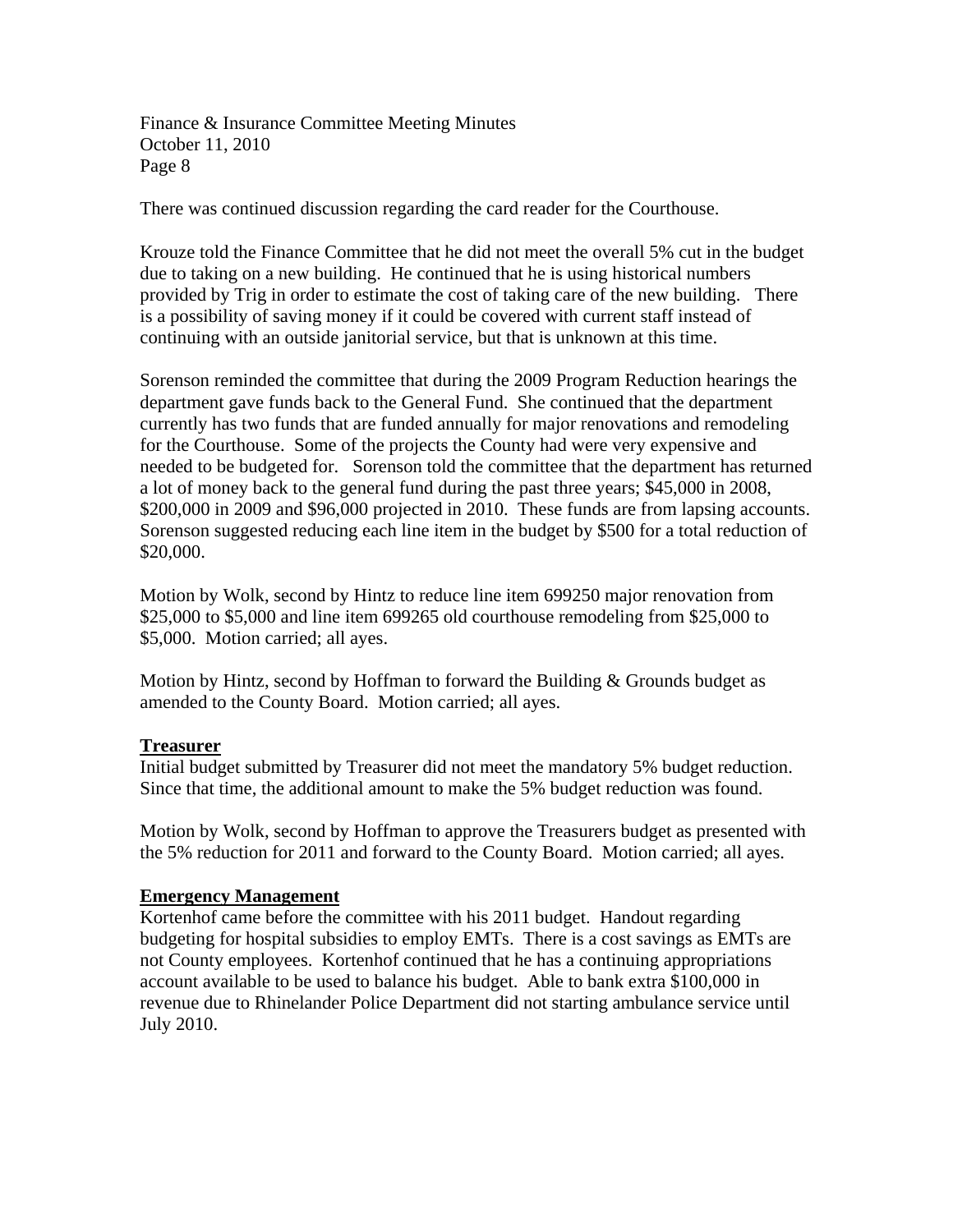Motion by Hintz, second by Hoffman to approve the Emergency Management budget for 2011 as presented and forward it on to the County Board for further consideration. Motion carried; all ayes.

#### **County Board**

Sorenson presented the budgets for County Board and Commissions and Committees. Legal services for Board of Adjustment. Publications and Legal notices have gone down quite a bit; mostly due to Zoning not having a lot of publications. Training and Conference Fees. Commissions and Committees has gone down. 2009 change in per diems were proposed. Most committees have reduced to one meeting per month. Mileage has no major difference for next year.

#### **Reserve Funds**

Sorenson addressed. Mandatory reserves: delinquent taxes will go up.

#### **Central Postage Account**

Sorenson addressed. Put a small amount in for serviced contracts and employee auto allowance.

#### **Central Telephone**

Sorenson told the committee there is no tax levy in this budget.

## **Central Duplication**

Sorenson told the committee that this budget met the 5% reduction. Using less Xerox paper as ITS is supplying three whole paper. Departments pay ten cents per page to scan and email.

#### **Finance Department**

Sorenson told the committee she has a small non personnel budget. Central purchasing for checks has been moved to the Treasurers budget.

#### **Independent Audit**

Sorenson indicated that the County must have OPEB audit so the budget has increased.

## **Cost Allocation Plan**

Sorenson told the committee that this is to determine the amount that can be submitted for reimbursement under certain grants and funding for cost of building space, lights, heat etc.

## **Central Purchasing**

Sorenson explained that 25% of one of the employees in the Finance Department has to order, bill, and balance purchasing for the County.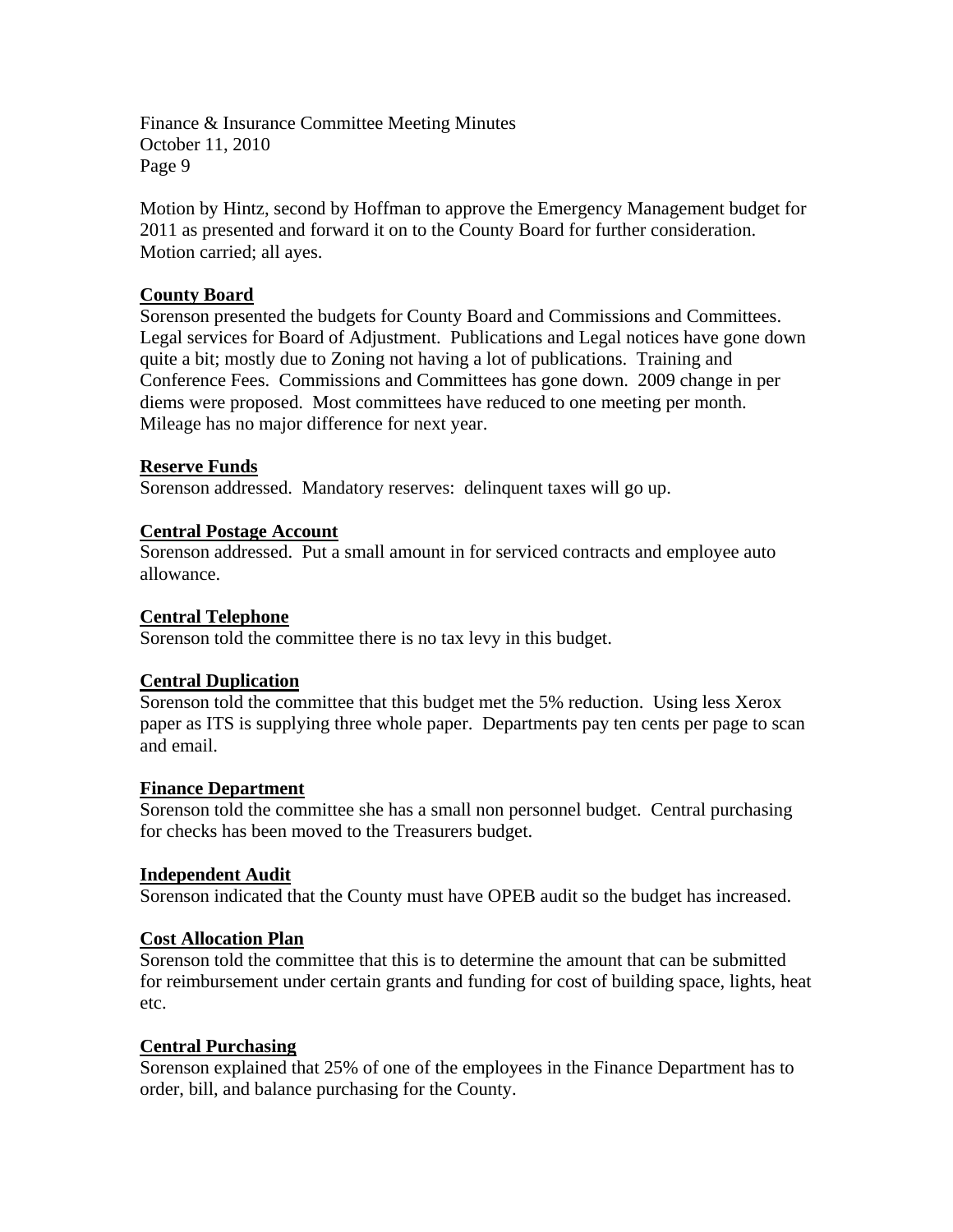## **Sundry General Government**

Sorenson explained that this is the miscellaneous of miscellaneous. Left over money of the HRA plan as revenue.

# **Accrued Compensation Absences**

Sorenson told the committee this is PTO liability/funding

## **Other supplies and expenses**

Sorenson explained that this is a small account for tax items

## **Other interest**

Sorenson explained this is used when contracts are not settled timely. It is small as contracts were settled on time.

## **Suppression**

Zero

## **HSC**

Sorenson explained that this is the carry forward of the study. No request for 2011.

# **Regional Reference Libraries**

Requesting \$7,600 from tax levy.

# **Economic Development**

Sorenson explained this is a separate budget, however is at zero percent increase not 5% reduction

# **NCWRPC**

Met 5% decrease. Not paying the same as other Counties.

# **General Fund Transfers In**

Sorenson explained this is a Transfer Account.

## **General Revenues**

General Property Taxes Forest Crop Land Managed Forest Crop Land County sales tax down 6% Sales tax retained by County Interest and Penalty on Delinquent Taxes

## **Shared Revenues**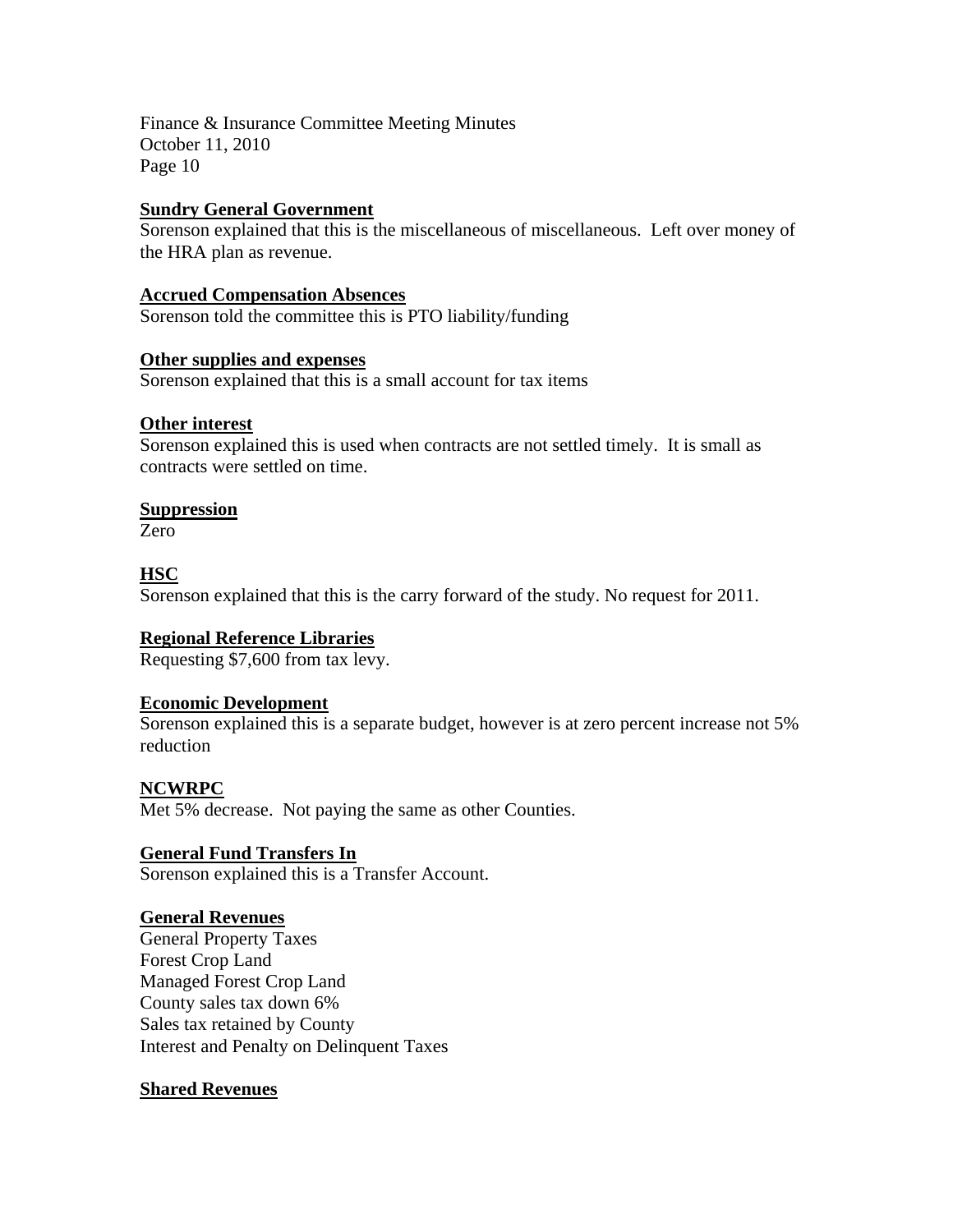Sorenson said this will be tremendously cut during next budget.

## **Conservation Aides**

Sorenson explained that the County is making some payments to the DNR. Payments in lieu of taxes.

**Interest Earned** Changed to 325,000. Still thinking we may get 350,000.

**Sale of County Land** One piece was sold for a profit of \$50,000.

**Fund Balance to General Fund** Storage building, Phase II and Medical Examiner Vehicle

**Vacancy Reduction** Set at \$250,000 for 2011.

## **Contingency fund operating transfer**

Health Insurance increase is kept in this fund. Then transfer out to each department once rates are determined.

Motion by Cushing, second by Hoffman to approve the budgets for County Board, Commissions and Committees, Central Postage, Central Telephone, Central Duplicating, Finance Department, Independent Audit, Cost Allocation Plan, Central Purchasing, Sundry General Government, Regional Reference Libraries, North Central Regional Planning, and Reserve for Contingency as presented by Sorenson and forward to the County Board. Motion carried; all ayes.

## **Sheriff**

John Sweeney presented the 2011 Sheriff Department Budget. Sweeney stated that Sheriff Hoffman has always tried to budget realistically and have continued to do so today, recognizing the economic turn down. Continue to provide services to community and keep costs down. Drunk driving law changes and we will see some impacts in our department. 2011 budget reflects 5% decrease. Keep in mind we have multi year contracts in place with several vendors and have had to cut other areas to comply with the increase in these contract. Continue to house state inmates in 2011, however there are no guarantees especially with a new governor. We never built the jail with the intent to house state inmates, but it is working well.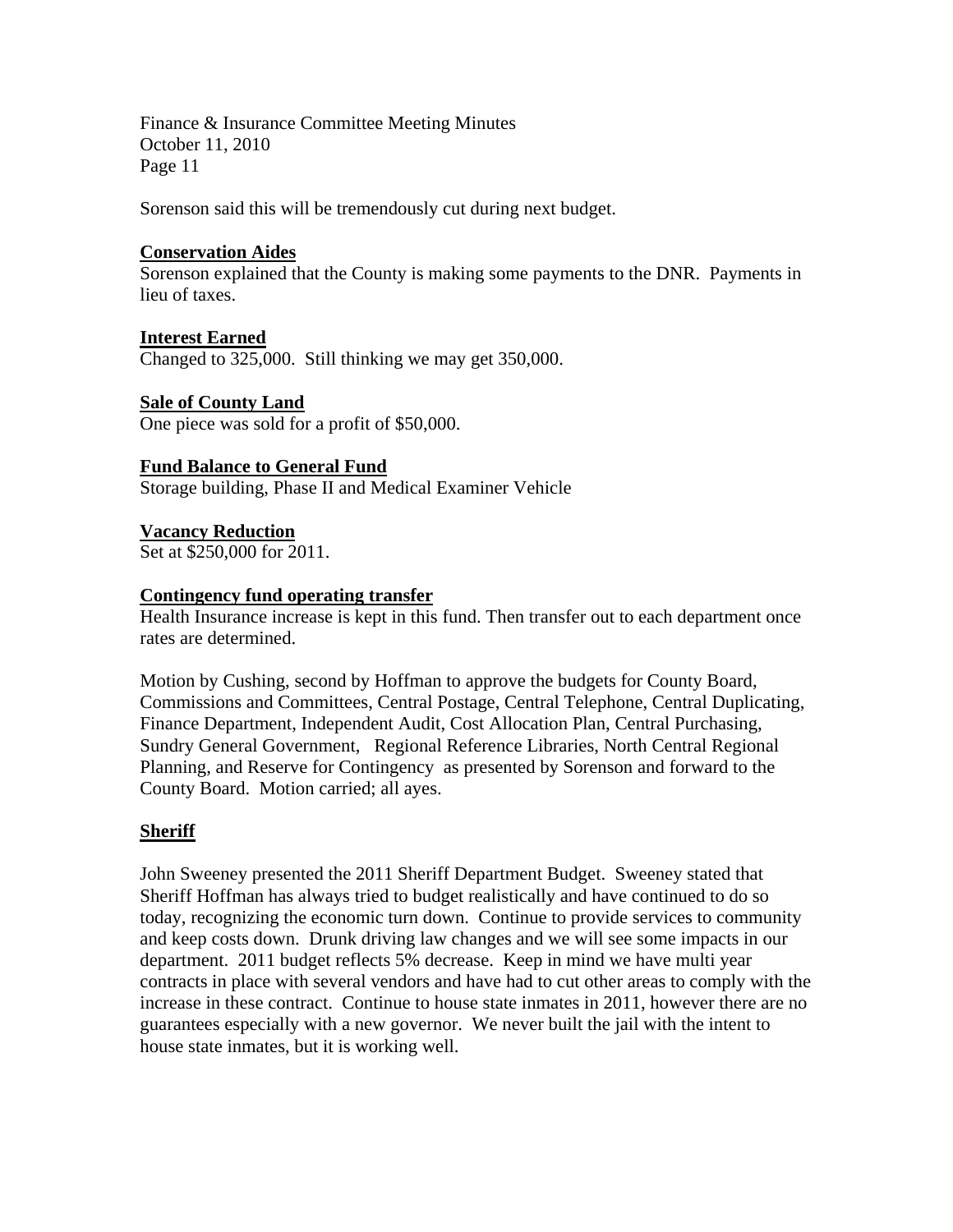2011 budget money for risk management issues. Continue to work jointly with Marathon County and FBI for bomb issues. Continue to have high need for recreational law enforcement services. Department has same deputy count for summer and winter, with a large influx of visitors during the summer months. Sweeney continued that the Dive Team has his commitment and ask you to continue to support the team. Budget reflects no increase in federal dollar drug enforcement. A lot of dangers of illegal and prescription drugs continue to address these issues with the budget in mind. Phase II of Radio Project, estimated a cost of over a million dollar. The Department did receive a \$250,000 grant to accomplish this project and will only require \$215,000 County dollars instead of the projected million dollars to accomplish this task.

Sweeney continued that storage needs for the department need to be addressed. The 2011 budget contains \$900,000 for a long term storage solution for the future. He stated that he wanted to thank all the elected officials and employees. Sweeney stated that we ask our people to do more with less every year.

Sweeney went over the summary of Sheriff Department budget packet. He stated that there are signs that the economy is improving. Sheriff Sales will decrease; some of the civil process will decrease. Revenue has gone up as the department is housing prisoners instead of moving them and housing them elsewhere. Exploring an impound fee as a revenue generator. Budget comparisons from 2008 to 2011 were reviewed. Schedule of fees are attached as permissible by law. Phase II Radio Project: not included in the budget, which made us eligible to receive \$450,000 from Senator Kohl's Office. We cut \$80,000 for the budget which is our 5% decrease as requested.

Young asked where Minocqua was in the budget paperwork.

Sweeney indicated it is on page 224, under Grants to Minocqua. Sweeney gave the history: many years ago, the County asked the Town of Minocqua to assist with 911 and emergency calls. Redundancy in services. The Department is within days of having Vilas County as our backup for dispatching. We currently pay \$35,700 to aid the County with dispatching services during an emergency.

Young stated that if everybody else has been asked to reduce by 5%; Town of Minocqua Chair Handrick should also reduce his payment by 5%.

Jeff Hoffman stated that he thought that was fair. He continued that if we tweak too much Minocqua may eliminate the third shift and the County would have to take over the dispatching. The Sheriff stated that he didn't know if it could be done with current staff.

There was additional discussion regarding dispatching services for Oneida County.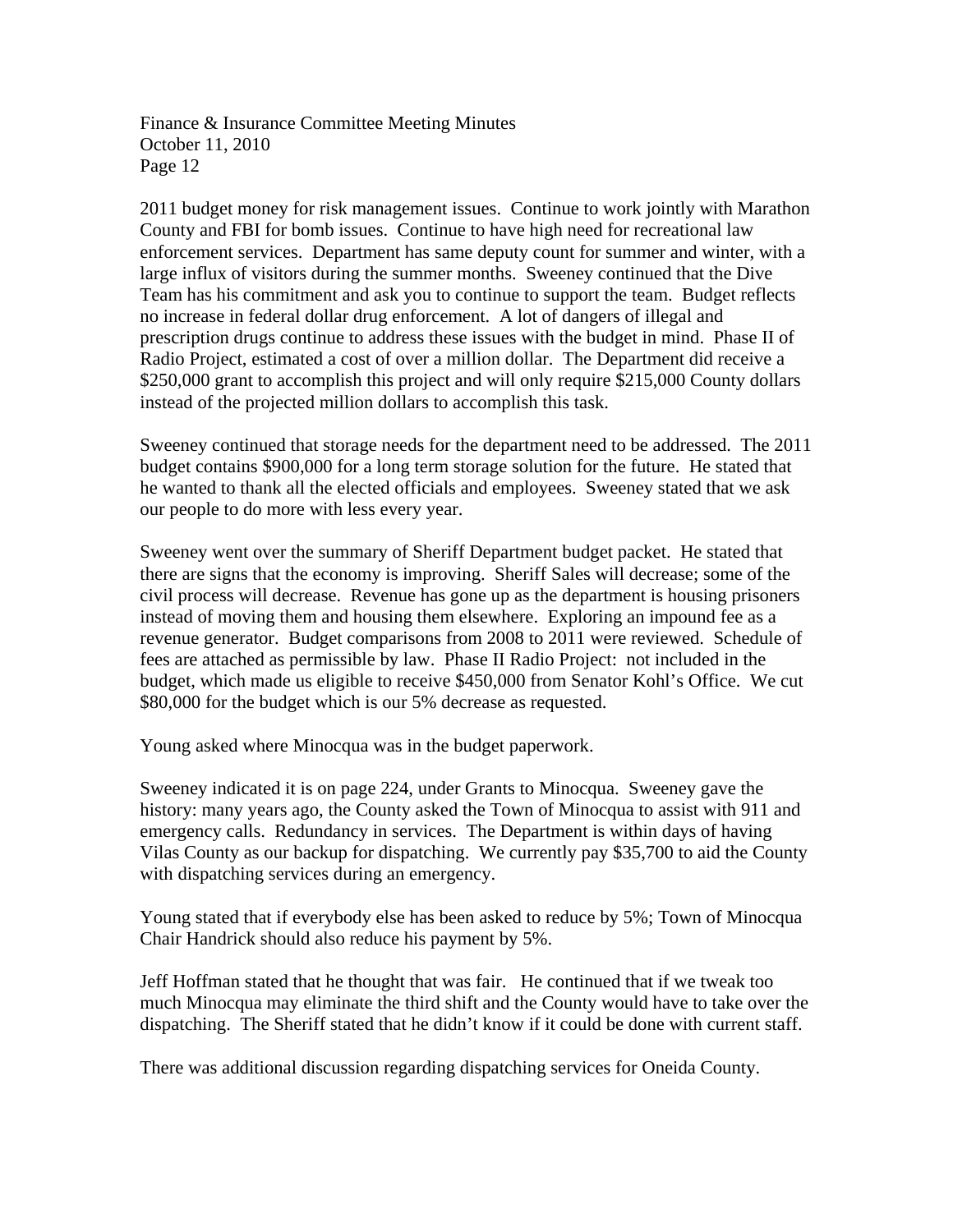Cushing asked the Sheriff is he could you find another \$10,000 cut in his budget.

Hoffman stated that if the County is asking, he will do it.

Motion by Cushing second by Wolk to accept the Sheriff's Budget with an additional \$10,000 reduction, to include a reduction of \$1785 from Grants to Minocqua line item 581203, with the resulting budget being forwarded on to the County Board. Motion carried; all ayes.

## **Family Resource Connection**

Deb Blackstone came before the committee with a request for funding for the Family Resource Connection.

Cushing asked Blackstone to recap what she brought to the Finance Committee.

Blackstone explained that family visiting has become a very important service. Asking the County Board to be committed to the service and \$28,500 for 2011 which reflects the 5% decrease from 2010. Handed out an article regarding Preventing Crime by breaking the cycle of child abuse. Family Visiting Programs are essential in breaking this cycle. By doing preventative services it is saving money in the long run. Three dollar savings for every dollar spent. The longer we wait the more expensive it will become. It costs \$10,000 a year to keep a child in a special education program in the Rhinelander District. Home visiting is at a cost of \$1500/year. For the last five years we have been funded by money left over or returned by the Social Services Department.

Cushing explained that earlier in the day, the committee set a goal to reduce the levy increase from 7.1% to 3%. We are trying to cut \$620,000 we are still short at this point. Had to bite the bullet on Resorative Justice this morning. May have to on this one too. Have Social Services and Human Service Center, it's a question of how much can we afford to do.

Additional discussion and comments from the committee.

Cushing stated that it is the consensus of the Committee not to fund the \$28,500. He continued that the item still has to come in front of the full County Board.

#### **Medical Examiner**

Budget has a 5% reduction as required. Vehicle purchase is included in this budget.

Sorenson stated that for criminal investigations in the Law Enforcement Department, they will drive their own autopsies to FonDu Lac per chain of custody. Still need a livery